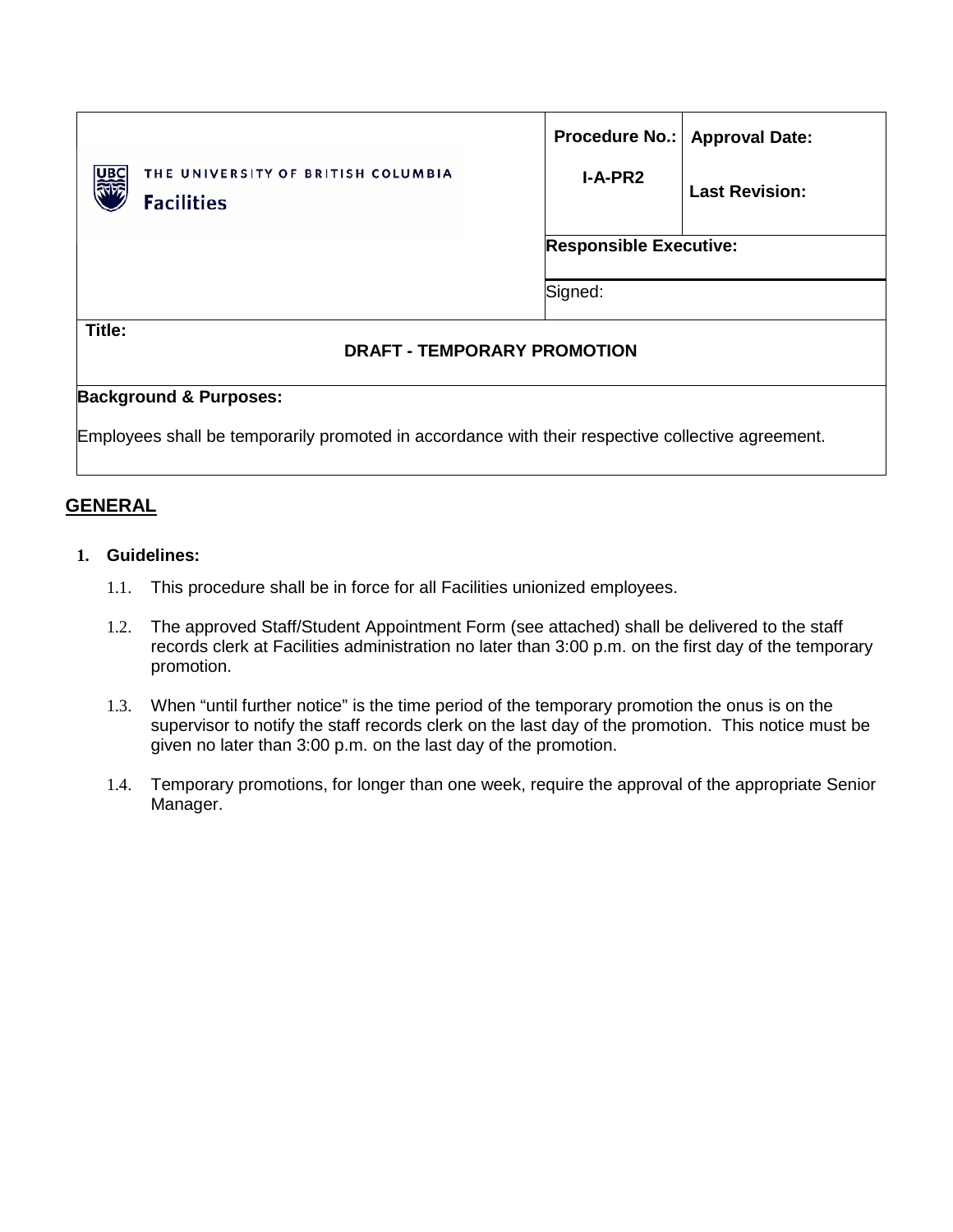#### **PROCEDURE:**

- 1.1. Once an employee has been selected the supervisor will complete a Staff/Student Appointment Form.
- 1.2. The supervisor will then forward the form to the staff records clerk who will date stamp and distribute the copies to personnel and the supervisor.
- 1.3. The staff records clerk will update the manual and computer files.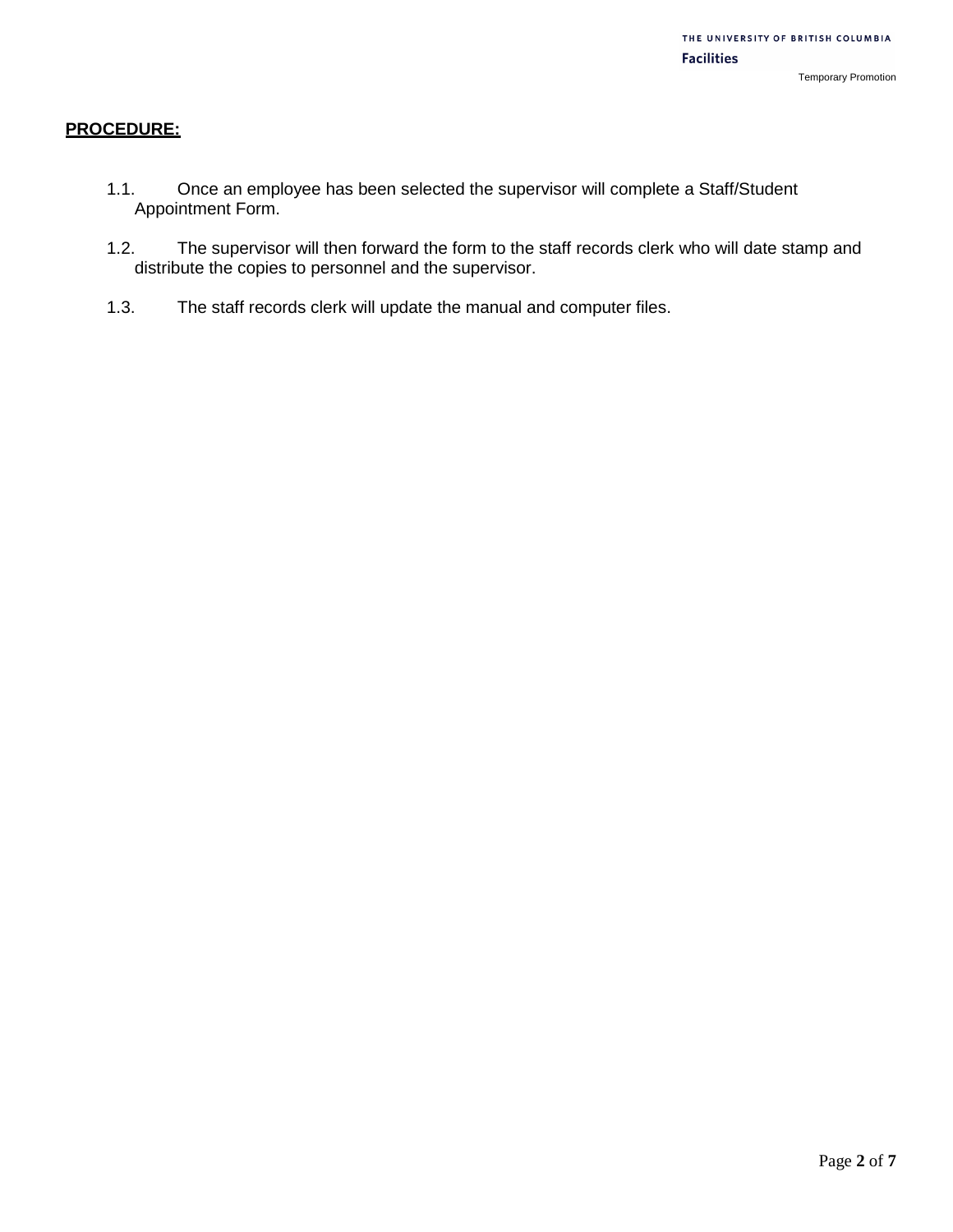## **STAFF APPOINTMENT FORM**

\*This form is to be used for temporary promotions that run consecutively and are greater than four days in length

\*\*Sample of form below, PDF form can be found in I-A-PR2-Temporary Promotion Form

- 1. Check the box at the top of the form marked "change to an existing appointment."
- 2. Employee's name.
- 3. Employee's S.I.N.
- 4. Put an "X" in the appropriate box to indicated Job (union) affiliation.
- 5. Put the words "Temporary Promotion" in the box marked 'other'.
- 6. The start date of the temporary promotion.
- 7. The end date of the temporary position, or "until further notice."
- 8. Position within Facilities
- 9. One of; Carpenters, Painters, Electricians, Plumbers, Steamfitters, Sheetmetal, Labourers, Gardeners, Dispatch, Garage, Custodial, Mechanical Maintenance, Stores, Administration, Operations and Maintenance.
- 10.VP Finance & Administration.
- 11.Job title of temporary promotion.
- 12.Job Family/Classification associated with Job Title.
- 13.Complete the necessary boxes with the appropriate information.
- 14.a) For full-time employees, put an "X" in the first box.
	- b) For part-time employees, put an "X" in the second box. If part-time, complete the third box with percentage.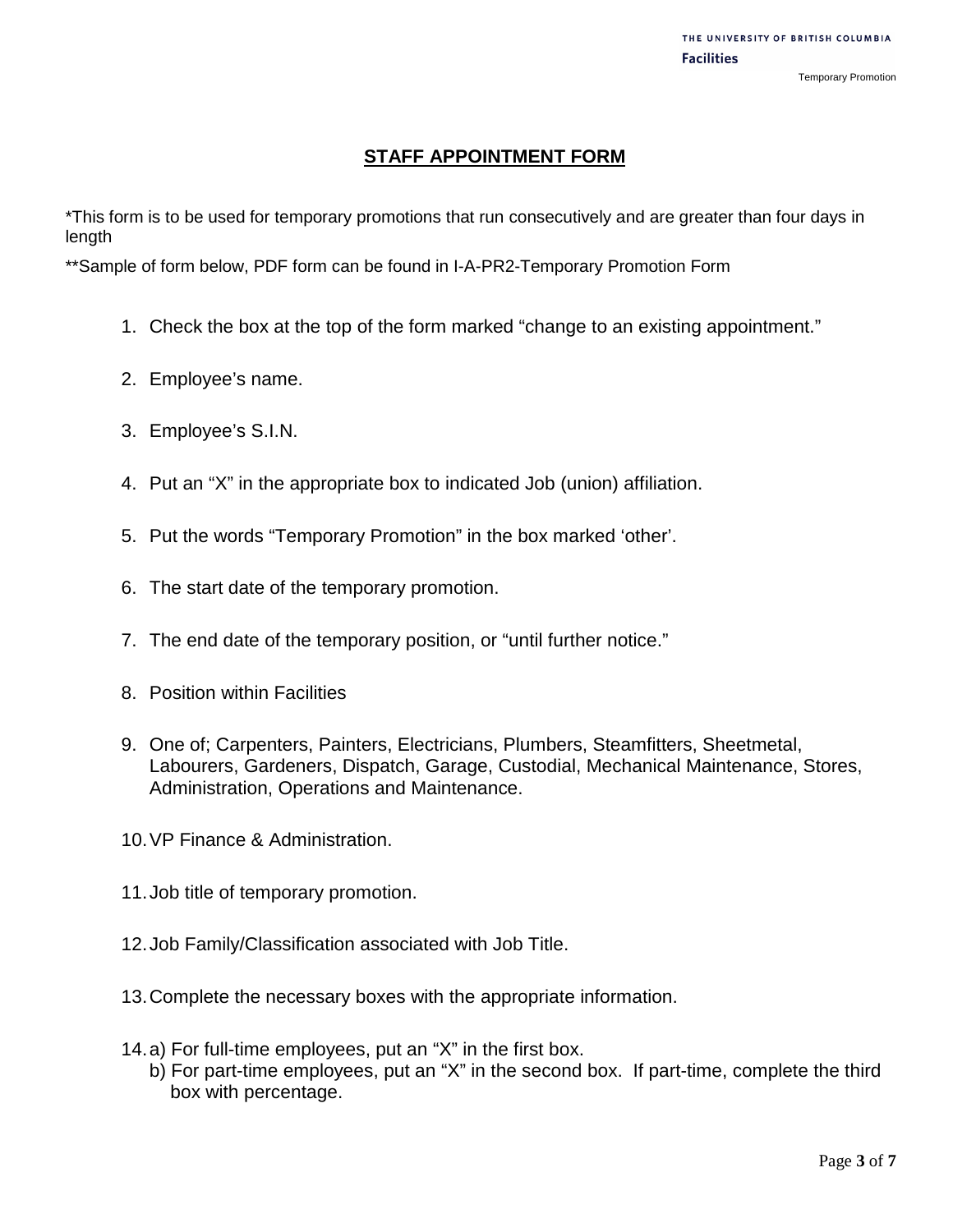- 15.Check the appropriate box with an "X" to indicate monthly salary or hourly rate.
- 16.The F.R.S. account number to which the employee's salary is charged.
- 17.Position within Facilities
- 18.Budget position number for monthly positions only. For hourly positions leave blank.

## 19.REG.

## **20.**a) **Monthly paid employees with CUPE affiliation:**

- 1. For temporary promotions to Head, enter the employee's current monthly salary "+10%". For temporary promotions to Sub Head, enter the employee's current salary "+7%". (For example; \$2,500.00 +10%, or \$2,500.00 +7%)
- 2. For other temporary promotions, enter the new monthly salary, is the lowest step of the new position that is AT LEAST \$50.00 per month GREATER than the employee's current monthly salary.

## b) **Monthly paid employees with IUOE affiliation:**

1. The employee receives the salary of the position to which they are temporarily appointed.

# c**) Hourly employees**

- 3. The same rules described in 14. (a) and (b) above apply to hourly paid employees. Use the hourly rate instead of the monthly salary. (For example \$17.00 per hour +10%, or \$17.00 per hour +7%).
- 21.The start date of the temporary promotion. (This must be the same date as shown in #7.)
- 22.The end date of the temporary promotion. (This must be the same date as shown in #8, or "until further notice".)
- 23.Total monthly salary or total hourly rate.
- 24.Required signature.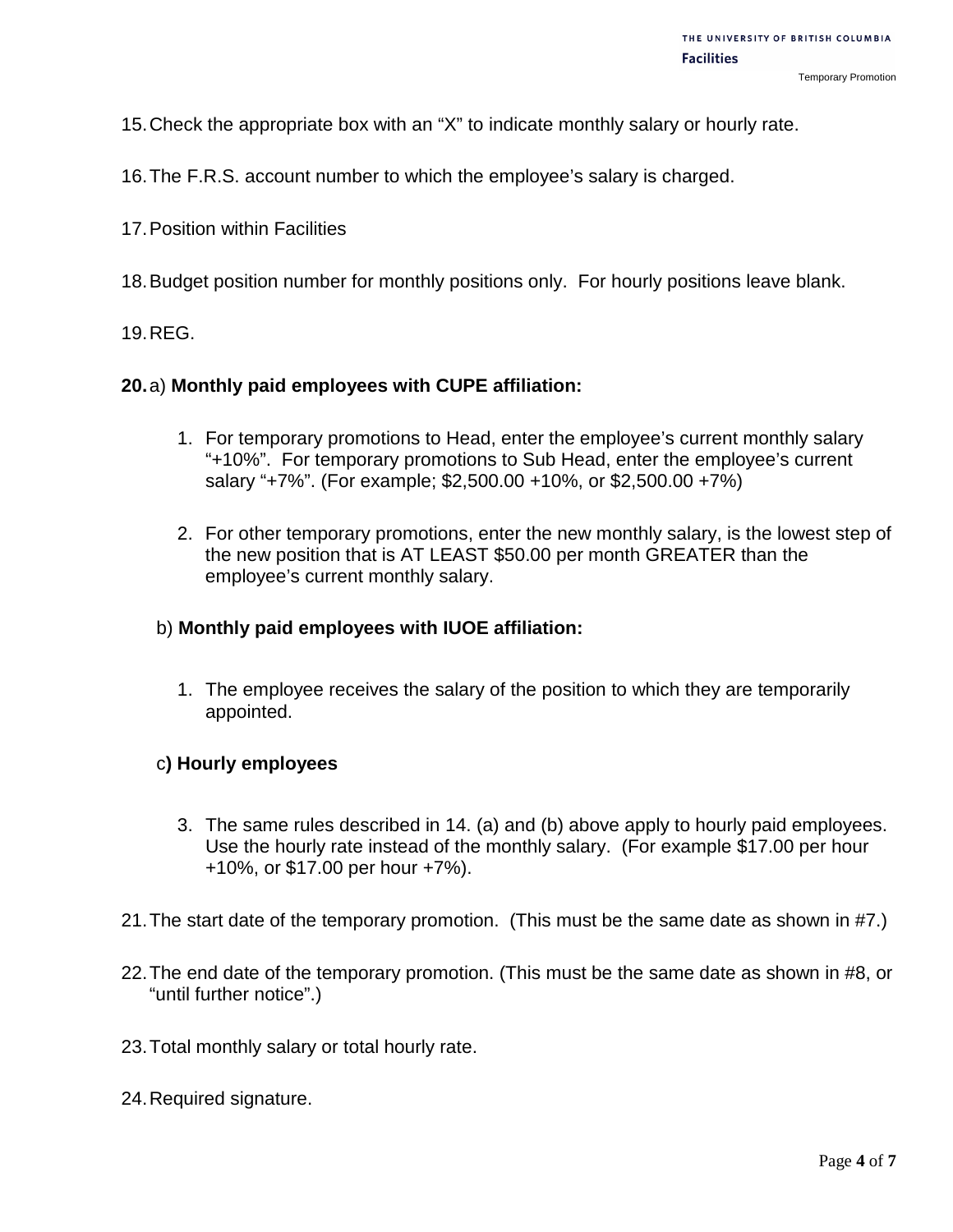**Facilities** 

Temporary Promotion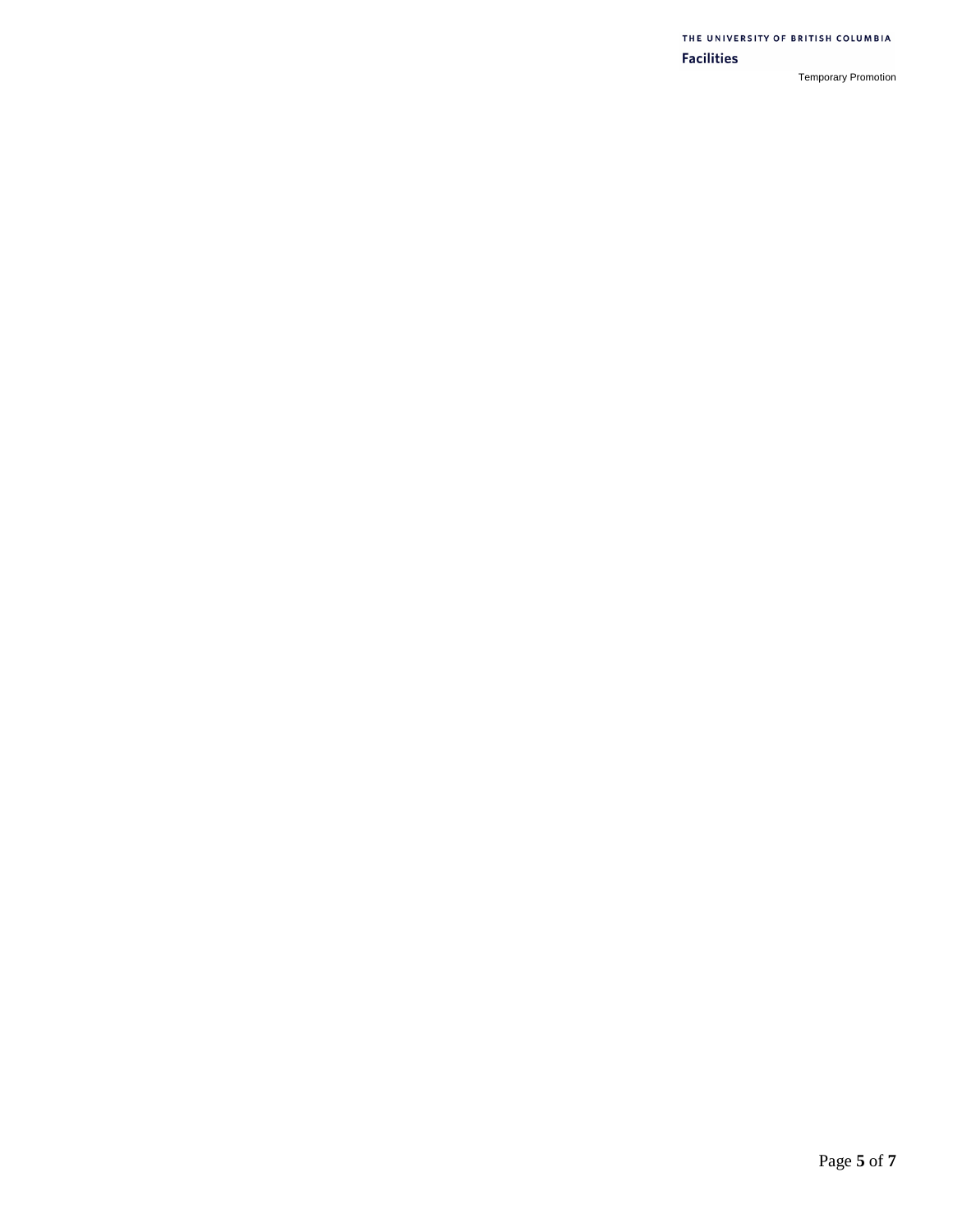

# The University of British Columbia **Human Resources Authorization for Employed Staff**

Temporary Promotion (please complete this form in triplicate)

Copy 1 - Employee File

Copy 2 - Payroll after approval by Human Resources

Copy 3 - Department after processing/approval

| Name (last name, comma, first name)<br>Current Job Title |                                                     |               |       | UBC ID number (if known)                 |                         |                    | Social Insurance # |  |
|----------------------------------------------------------|-----------------------------------------------------|---------------|-------|------------------------------------------|-------------------------|--------------------|--------------------|--|
|                                                          |                                                     |               |       | Current Salary                           |                         |                    |                    |  |
| <b>Temporary Promotion Details</b>                       | Department, School, Division or Section of employee |               |       | Start date / End date or scattered dates |                         |                    |                    |  |
| <b>Building Operations</b>                               | Dept                                                | Loc'n         |       |                                          |                         |                    |                    |  |
| Faculty or VP that is reported to<br>VP Admin & Finance  |                                                     |               |       |                                          |                         |                    |                    |  |
| New Job Title                                            |                                                     |               |       |                                          |                         |                    |                    |  |
| Account<br>541000                                        | Fund<br>G0000                                       | Dept ID (Org) |       | Program                                  |                         | Project/Grant (PG) | Speedchart         |  |
| Department or Grant Holder                               | <b>Building Operations</b>                          |               | Posn# | Earnings Code<br><b>REG</b>              | Amount                  |                    |                    |  |
| Account                                                  | Fund                                                | Dept ID (Org) |       | Program                                  |                         | Project/Grant (PG) | Speedchart         |  |
| Department or Grant Holder                               |                                                     |               | Posn# | Earnings Code                            | <b>Amount</b>           |                    |                    |  |
|                                                          | <b>Reason for Temporary Promotion:</b>              |               |       | Vacation/Sick Relief                     |                         |                    |                    |  |
| Refer queries to:                                        |                                                     |               |       |                                          |                         | <b>Phone No.:</b>  |                    |  |
|                                                          |                                                     |               |       |                                          |                         |                    |                    |  |
|                                                          |                                                     |               |       |                                          |                         |                    |                    |  |
| <b>Authorizations</b><br>Grant Holder/Supervisor         |                                                     |               | Date  |                                          | Dean/VP (if applicable) |                    | Date               |  |